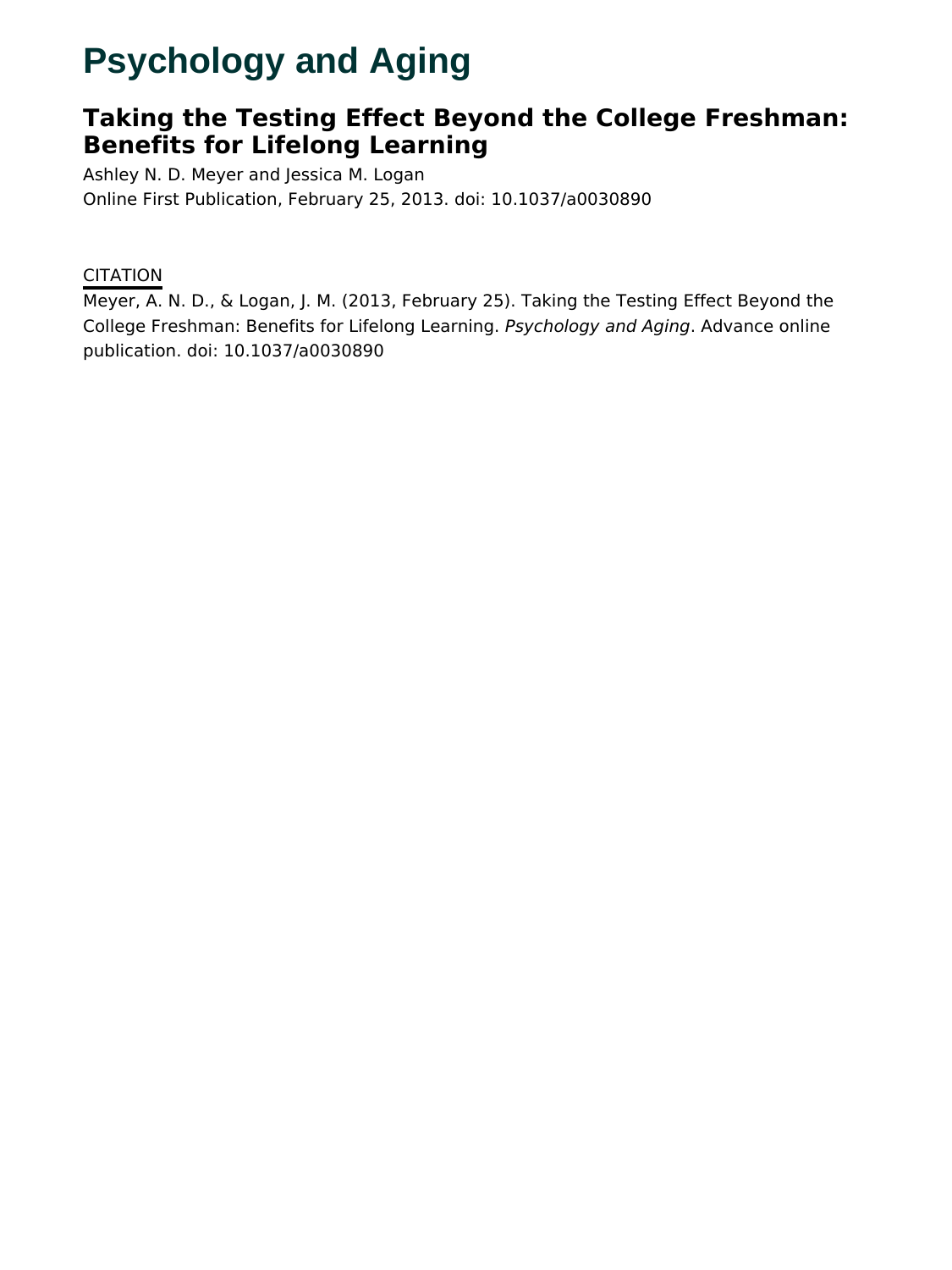# Taking the Testing Effect Beyond the College Freshman: Benefits for Lifelong Learning

#### Ashley N. D. Meyer and Jessica M. Logan Rice University

Formal learning is a lifelong pursuit that does not occur exclusively within universities. Accordingly, methods for improving long-term learning, including the well-established use of testing, should be examined for various ages of learners outside typical university settings to properly assess their usefulness. This study examined testing effects in 60 younger university students aged 18 –25, 60 younger community adults aged 18 –25, and 60 middle-aged to older community adults aged 55– 65 at immediate and longer delays (2-day). All groups similarly benefited from testing at both delays, implying that testing can be a beneficial lifelong learning tool for a diversity of learners.

*Keywords:* lifelong learning, repeated testing, aging, episodic memory, retrieval

*Supplemental materials:* http://dx.doi.org/10.1037/a0030890.supp

Formal learning is a lifelong pursuit. In addition to the multitude of degree-seeking adults, many younger, middle-aged, and older adults alike partake in lifelong learning, or education outside of traditional university settings for job training, career advancement, skill learning, or personal enrichment. For example, data from the *Digest of Education Statistics 2011* demonstrate that 53% of employed younger adults (aged 17–24) and 42 and 38% of employed middle-aged to older adults aged  $55-59$  and  $60-64$ , respectively, participated in lifelong learning of some type in 2005 (U.S. Department of Education, 2012, p. 644).

Considering the prevalence of lifelong learning, it is noteworthy that relatively little is known about improving learning/training in populations other than those examined in most experiments (i.e., young university students). As one example, the recent interest in using testing as a learning technique (e.g., Roediger & Karpicke, 2006b) is concentrated on 18- to 25-year-olds in traditional university settings. This is likely due to convenience, but leaves many questions unanswered regarding the generalizability of testing effects to younger, middle-aged, and older adults participating in lifelong learning outside university settings. As such, learning and training tech-

Ashley N. D. Meyer and Jessica M. Logan, Department of Psychology, Rice University.

niques, including the use of testing, should be examined in those populations in order to assess their effectiveness in a more meaningful and generalized way.

#### **The Benefits of Testing**

Research shows that testing widely improves long-term learning (a major goal in education) in young populations. Specifically, it improves students' long-term memory for tested material, meaning they will do better on a delayed test if they were previously tested on material than if they were not or if they merely restudied it. Restudying, conversely, often only results in better short-term retention. This "testing effect," generalizes to different test types (from true/false to full essay tests), learning materials (from trigram number pairs to prose), and settings (from laboratories to classrooms); (for a review, see Roediger, Agarwal, Kang & Marsh, 2010). The benefits of testing using educationally relevant materials, however, have mostly been examined in traditional college-aged students and, to a lesser extent, in middle school, high school, and even medical school students (Logan, Thompson, & Marshak, 2011; Roediger, Agarwal, McDaniel, & McDermott, 2011). Whether testing helps middleaged and older adult learners outside of traditional academia, however, remains an unanswered question.

#### **The Benefits of Testing in Non-University Populations**

Testing effects may not generalize to learners beyond traditional academic settings. People not tested regularly in school may react adversely to the use of tests as learning events, as they are likely to be unaccustomed to taking tests, may be more anxious taking tests, or may have difficulty accessing relevant knowledge when tests are introduced apart from initial learning. If they underperform on these tests, they may benefit less from them due to a lack of processing that occurs with successful retrieval (Carpenter & DeLosh, 2006). The use of testing as an educational aid in these learners, however, can still be valuable, so it is useful to assess whether learners outside typical university settings can benefit as much or at all from testing as a learning technique.

Ashley N. D. Meyer is now at Houston VA Health Services Research and Development Center of Excellence, Michael E. DeBakey VA Medical Center, Houston, Texas.

We thank Dr. Margaret E. Beier, Dr. James L. Dannemiller, Dr. Nicoletta Orlandi, Dr. Gunes Avci, Dr. Sara Haber, and Rebecca A. Lundwall for their invaluable insights during the conceptualization and completion of this research. Additionally, we would also like to thank Elaine Mahoney for her help with data collection.

Correspondence concerning this article should be addressed to Ashley N. D. Meyer, Michael E. DeBakey Veterans Affairs Medical Center (MEDVAMC), HSR&D Center of Excellence (152), 2002 Holcombe Boulevard, Houston, TX 77030. E-mail: ashleyndmeyer@gmail.com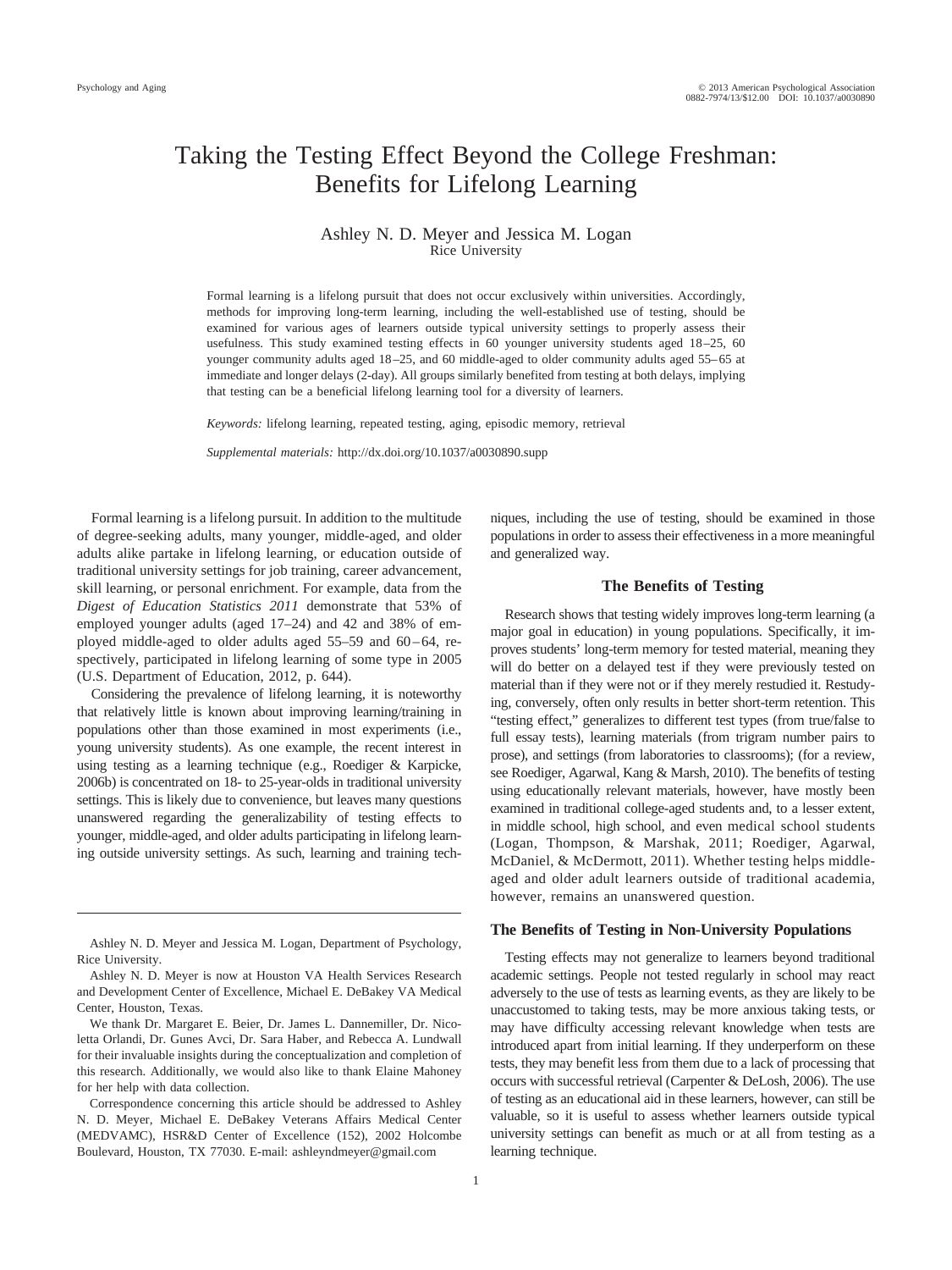### **The Benefits of Testing in Middle-Aged to Older Student Populations**

Testing benefits in lifelong learning are uncertain for relatively older adults because of comparatively poor long-term episodic memory (Balota, Dolan, & Duchek, 2000). Poor initial memory may adversely impact testing benefits by limiting the elaborative processing that occurs with successful retrieval (Carpenter & DeLosh, 2006). Indeed, previous researchers found a proportional relationship between initial, successful retrieval and benefits accrued from testing (Marsh, Agarwal, & Roediger, 2009). Thus, middle-aged to older adults may benefit less from educational testing by starting with lower performance, thus engaging in less elaborative processing for tested items.

A few studies have looked at the effects of age on the benefits of testing, but present mixed results and either did not include a nontested control condition or educationally relevant material. For example, some studies showed older adults (63–90 years old) benefited from testing when memorizing seen and imagined images, but benefited less compared to younger adults (18 –22 years old); other studies showed older adults (61–75 years old) benefited as much from testing as younger adults did when memorizing words (Henkel, 2007, 2008; Rabinowitz & Craik, 1986). Non-tested control conditions, however, were not used for comparison, making it difficult to draw strong conclusions regarding testing benefits for older learners. When comparisons of untested to tested items were included, other studies showed older adults benefited from testing just like younger adults did when learning low-associate word pairs or face-name pairs (Logan & Balota, 2008; Tse, Balota, & Roediger, 2010). These latter findings are promising, yet an examination of testing with educationally relevant material is needed to determine the benefits of testing for learning for middle-aged and older adult learners participating in lifelong learning.

#### **Summary of Key Issues**

Testing has been shown to benefit long-term learning in younger students in typical educational settings. The present study makes the novel contribution of generalizing these benefits to the longer-term learning of educationally relevant materials in populations beyond those typically studied. This was done by including working-age younger  $(18-25)$  and middle-aged to older learners  $(55-65)$  who might be likely to participate in lifelong learning.

#### **Method**

The experiment followed this general procedure: a study phase, a distractor phase, a learning phase where restudied and tested material was manipulated within subjects, another distractor phase, a betweensubjects retention interval, a final test, and an intelligence test.

#### **Participants**

Participants included 60 younger university students (aged 18-25), 60 younger adults from the community of a large city (aged 18 –25), and 60 middle-aged to older adults from the same community (aged 55– 65) (see Table 1 for age means and standard errors). Younger community participants serve as a direct comparison to college students of the age typically used in testing effect studies, but from outside academia. Older participants represent a population showing memory decline (Park, Polk, Mikels, Taylor, & Marshuetz, 2001) but likely to be working (unlike most retired individuals over 65) and partaking in continuing education (U.S. Department of Education, 2012).

University students were recruited through a web-based experiment scheduling program and were compensated with partial course credit. Community participants were recruited through craigslist (craigslist, 2010) and/or community flyers, represent a heterogeneous sample of adults not currently seeking degrees, and were compensated \$20. Inclusion criteria included: normal/corrected-to-normal vision, college experience (see Table 1 for group education levels), and English fluency (the latter two criteria ensured participants could understand the materials).

Additionally, to detect group intelligence differences, intelligence was measured using the vocabulary and matrix reasoning subtests of the Wechsler Abbreviated Scale of Intelligence (WASI) (Wechsler, 1999). This was administered orally to participants according to the scale's instructions. Raw WASI vocabulary scores (traditional IQ scores calculated by age would minimize/alter age differences) showed that the younger university students had better verbal abilities than both community groups did. The middle-aged to older community group, however, had higher verbal abilities than the younger community group did. This

Table 1

*Characteristics of Participants From Each Age Group, Including: Age, Education Levels Achieved, and Wechsler Abbreviated Scale of Intelligence (WASI) Scores*

|                               | Young university students<br>$(n = 60)$ | Young adults from<br>community ( $n = 60$ ) | Middle-aged to older<br>adults from<br>community ( $n = 60$ ) |  |  |  |
|-------------------------------|-----------------------------------------|---------------------------------------------|---------------------------------------------------------------|--|--|--|
| Age: $M$ ( <i>SEM</i> )       | 19.3(0.16)                              | 22.4(0.25)                                  | 59.8 (0.43)                                                   |  |  |  |
| Education level: $n$ (%)      |                                         |                                             |                                                               |  |  |  |
| Some college                  | 60(100.00)                              | 35(58.3)                                    | 14(23.3)                                                      |  |  |  |
| Completed college             | 0(0.00)                                 | 18(30.0)                                    | 29(48.3)                                                      |  |  |  |
| Graduate school               | 0(0.00)                                 | 5(8.33)                                     | 9(15.0)                                                       |  |  |  |
| PhD/MD/JD/DDS                 | 0(0.00)                                 | 2(3.33)                                     | 8(13.3)                                                       |  |  |  |
| WASI Scores: <i>M (SEM)</i>   |                                         |                                             |                                                               |  |  |  |
| Vocabulary <sup>a</sup>       | 52.67 (0.64)                            | 41.58(1.10)                                 | 47.78 (1.15)                                                  |  |  |  |
| Matrix Reasoning <sup>b</sup> | 22.75(0.30)                             | 21.95(0.37)                                 | 20.43(0.52)                                                   |  |  |  |

<sup>a</sup> Out of a possible score of 62.  $\overline{b}$  Out of a possible score of 26.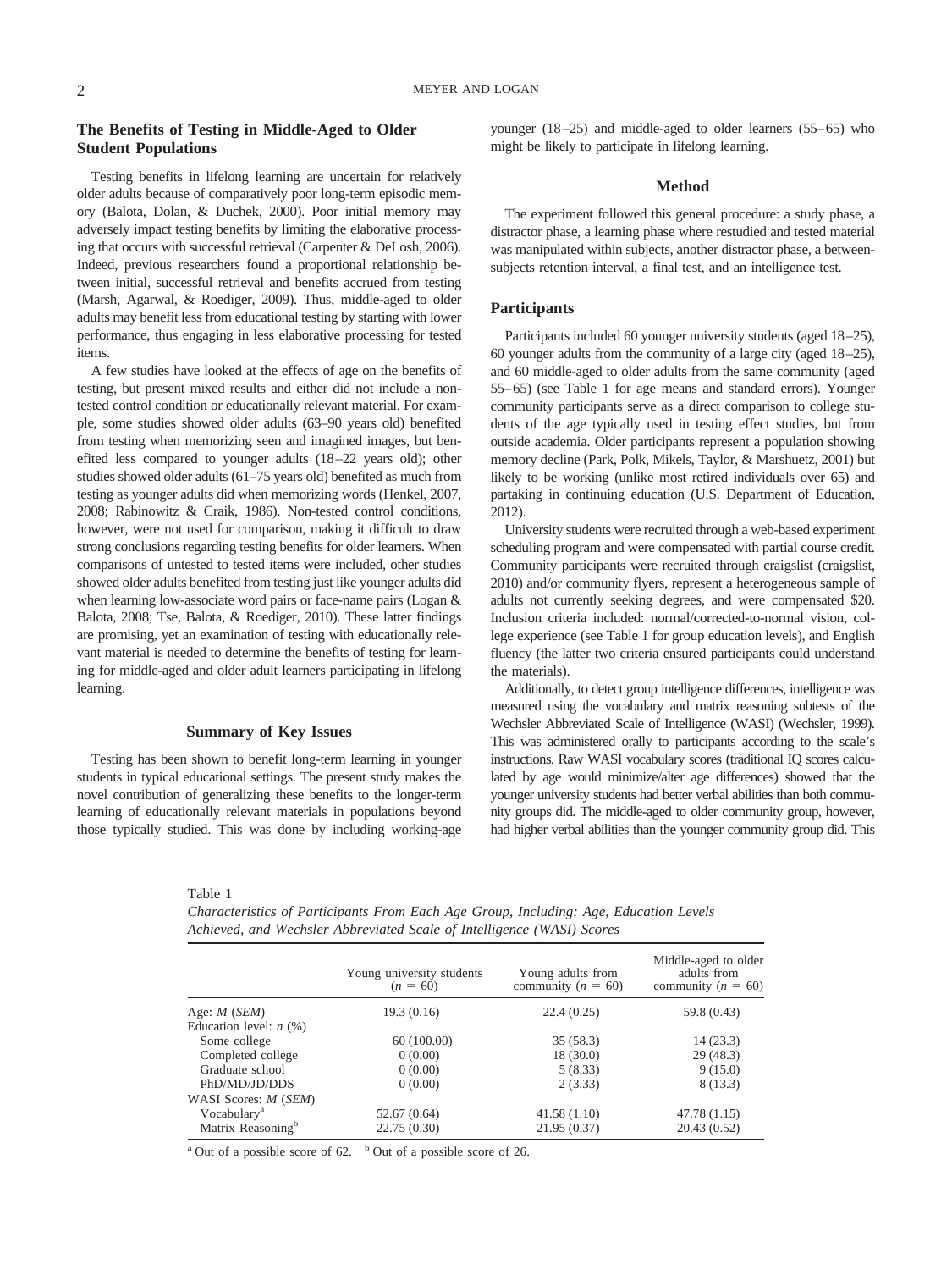was verified with a between-subjects ANOVA and post hoc pairwise comparisons (*LSD*)  $(F(2, 177) = 31.5, p \le .001, MSE = 58.7, \eta_{p}^{2} = .26;$ younger university adults  $>$  middle-aged to older community adults  $>$ younger community adults ( $p < .001$  and  $p = .001$ , respectively)) (see Table 1 for raw group scores).

Scrutinizing raw WASI matrix reasoning scores, it was apparent that the younger groups outperformed the relatively older group on abstract reasoning. A between-subjects ANOVA and post hoc pairwise comparisons (*LSD*) verified this  $(F(2, 177) = 8.32, p <$ .001,  $MSE = 9.98$ ,  $\eta_p^2 = .09$ ; younger university adults and younger community adults  $>$  middle-aged to older community adults ( $p < .001$  and  $p = .001$ , respectively) and younger university adults = younger community adults  $(p = .17)$ ). Scores from both WASI sections were used in ensuing covariate analyses (see Table 1 for group scores).

#### **Materials**

**Study and restudy phases.** Study materials were four articles on armadillos, black holes, human hearts, and tsunamis—topics learners knew little about (verified in pilot testing) (National Geographic, 2012a, 2012b, 2012c, 2012d; also see online supplemental Appendix). Length ranged from 324 to 577 words.

**Distractor phases.** Distractor materials included multiplication problems with two factors between 10 and 50 (e.g.,  $14 \times 49 =$ \_\_\_\_\_). Use of multiplication ensured no overlap between distractor and other experiment material.

**Learning phase recognition test.** Initial multiple-choice tests included one correct and three incorrect answer choices per question. As an example, participants saw the following:

1. In the last stage before a black hole is formed, a detonation occurs, known as a(n)

a. starburst b. explosion c. blastula d. supernovae

There were 10 questions for each passage, resulting in 40 questions total (each participant saw 20 randomly ordered questions in the learning phase: 10 from each of 2 topics).

**Final cued-recall test.** Final test questions were created from the initial test questions by deleting the answer choices and providing blanks to fill in answers (i.e., the root of the questions were the same in both phases). For example, participants saw the following:

1. In the last stage before a black hole is formed, a detonation occurs, known as \_\_\_\_\_\_.

There were 40 cued-recall questions (10 questions for each of the 4 passages). Multiple-choice questions were utilized for the learning phase of the experiment, because of their ease of use in classroom settings, emulating a common practice of periodically giving short quizzes over material in a class before a later exam. Cued-recall questions were used for the final test to emulate what is expected of students on a more comprehensive midterm or final.

#### **Procedure**

Procedures followed previously used testing effects study procedures (e.g., see Roediger & Marsh, 2005). After consenting, participants were randomly assigned to one of two retention interval conditions. All phases were on paper to minimize technology-related age differences.

**Study phase.** Participants were then instructed to read the passages. They were informed they would be tested on the information, but were not told specifics about the upcoming test. Each participant read the passages in the same order and was given a total of 15 minutes to read all of them (all participants finished reading within the allotted time frame).

**Distractor phase 1.** Participants then worked on 50 multiplication problems for 5 minutes to clear their working memory.

**Learning phase: Initial recognition test and restudying.** Participants then took a recognition test over two topics and restudied the other two topics (testing vs. restudying were manipulated within subjects and topics in each condition and condition order were counterbalanced). For the test, participants completed the 20 questions and then notified the experimenter. Next, the experimenter graded the test and told participants how many questions they got correct/incorrect, but not which ones they got correct/incorrect (e.g., "You got 14 out of 20 questions correct"). This feedback was used to create educationally relevant learning conditions in which learners are graded on their work, without affording participants an additional study opportunity. For restudying, participants reread two passages and then notified the experimenter. Pilot testing showed that testing and rereading took a similar amount of time.

**Distractor phase 2.** Participants worked on 50 multiplication problems for 5 minutes.

**Final cued-recall test.** The final cued-recall test occurred either after the second distractor task (i.e., the 5-min distractor task was the 5-min retention interval) or 2 days later depending on random assignment. Participants were tested on all 40 randomly ordered questions and were told to fill in the blanks as best as they could.

#### **Results**

All analyses with a *p* value below .05 are considered significant and effect sizes for significant *F* and *t* tests are represented by  $\eta_p^2$  and Cohen's *d*, respectively. Additionally, both initial and final test performance were calculated as percent correct.

#### **Initial Recognition Test Performance**

On the initial recognition test in the learning phase, the younger university adults outperformed both community groups. These latter groups, nonetheless, did not differ from each other. A 2 (retention interval: 5-min vs. 2-day)  $\times$  3 (age group: younger university adults vs. younger community adults vs. middle-aged to older community adults) between-subjects ANOVA verified this with a significant main effect of age group on initial recognition performance,  $F(2, 174) = 5.02, p = .008, MSE = 165, \eta_p^2 = .06$ . Post hoc pairwise comparisons (*LSD*) revealed that the younger university adults had higher initial performance than both the younger community adults  $(t(177) = 2.98, p = .003, d = .55)$  and the middle-aged to older community adults did,  $t(177) = 2.42$ ,  $p = .017$ ,  $d = 0.48$ . The latter two groups did not differ significantly,  $t(177) = .57$ ,  $p = .57$ ,  $d =$  $-0.10$ , and no other differences were found. Taking raw WASI vocabulary and matrix reasoning scores into account, however, eliminated age differences on initial performance (see Appendix 1 for comparison of ANOVA and ANCOVA statistics).

#### **Final Test Performance**

As in previous studies, learning phase testing resulted in better final performance than restudying did (i.e., a testing effect occurred). Also,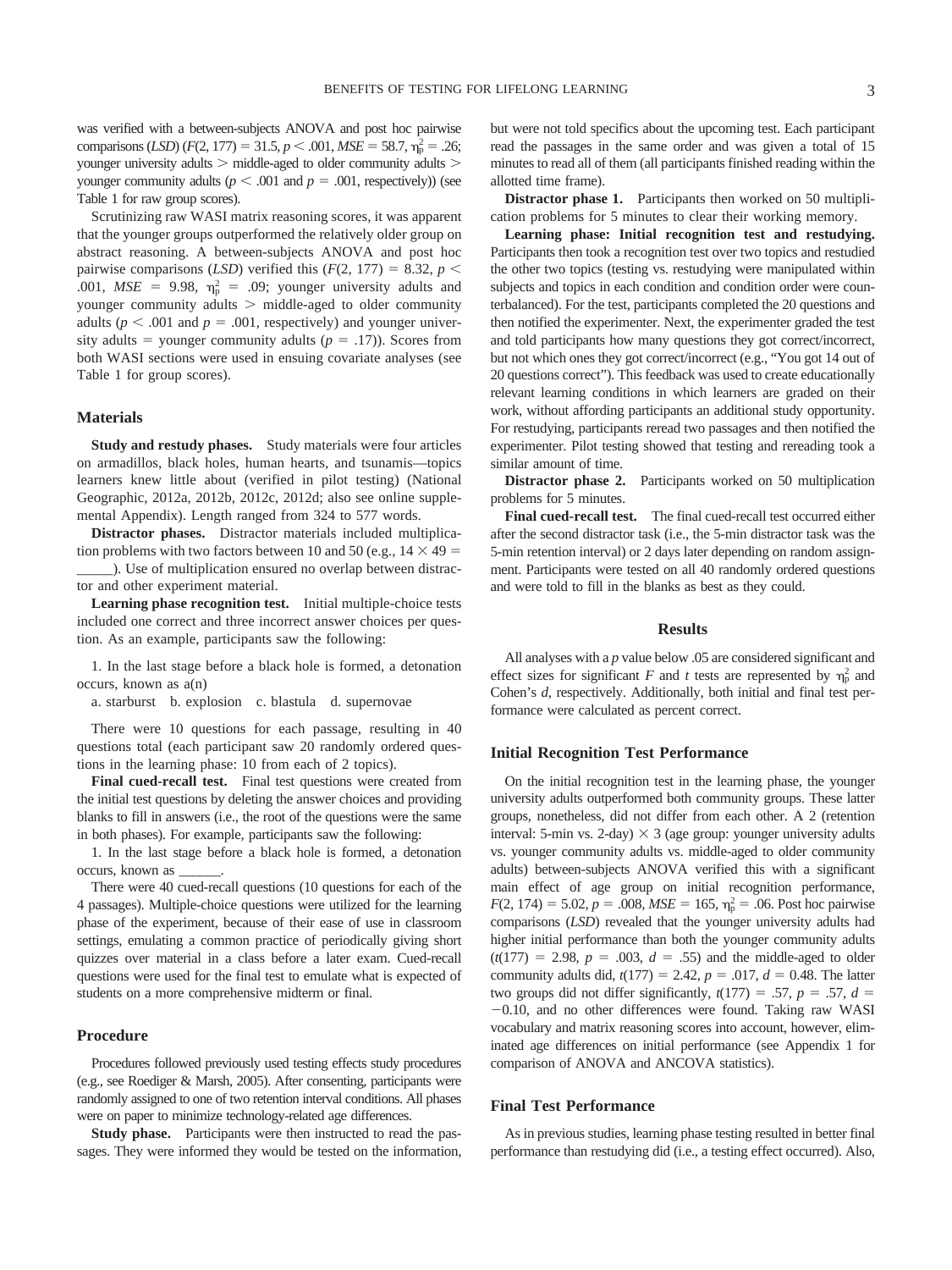learners performed better after a shorter retention interval than after a longer one, yet testing effects increased with retention interval length. Lastly, the younger university adults outperformed the community groups, but testing effects were similar for all. In fact, 87% of younger university students, 80% of younger community adults, and 80% of middle-aged to older community adults showed testing effects (i.e., initial performance was less than or equal to final performance), with an average testing effect close to 17 points (see Figure 1). Results were validated with a 2 (learning condition: testing vs. restudying)  $\times$ 2 (retention interval: 5-min vs. 2-day)  $\times$  3 (age group: younger university students vs. younger community adults vs. middle-aged to older community adults) repeated measures ANOVA. A significant effect of learning condition was found, such that testing led to better final performance than restudying did,  $F(1, 174) = 187.07, p < .001$ ,  $MSE = 132$ ,  $\eta_p^2 = .52$ ). There was also a significant main effect of retention interval on final test performance, such that performance was better on the immediate final test compared to the delayed final test,  $F(1, 174) = 41.00, p < .001, MSE = 403, \eta_p^2 = .19$  (see Figure 1). Also, a main effect of age group was found  $(F(2, 174) = 7.73, p =$ .001,  $MSE = 403$ ,  $\eta_p^2 = .08$ ), such that younger university participants outperformed both the younger  $(t(177) = 3.07, p = .002, d = .46)$  and middle-aged to older community participants  $(t(177) = 3.66, p <$ .001,  $d = .58$ ). Performance of the community samples, however, did not significantly differ.

Additionally, there was a significant learning condition (testing vs. restudying) by retention interval interaction,  $F(1, 174) = 4.65$ ,  $p = .03$ ,  $MSE = 132$ ,  $\eta_p^2 = .03$ . A post hoc analysis using the testing effect as the dependent variable revealed that testing effects increased with increasing retention intervals,  $F(1, 174) = 4.65$ ,  $p = .03$ , *MSE* = 264,  $\eta_p^2 = .03$ : the effect was 14 points after a 5-min delay and 19 points after a 2-day delay. No other differences were found.



*Figure 1.* Mean percentage of cued-recall items answered correctly on final cued-recall test as a function of learning condition, final test retention interval, and age group. Error bars represent  $\pm$  1 standard error of the mean.

Taking both raw vocabulary and matrix reasoning WASI scores into account, however, removed age effects on performance, yet maintained all testing effect patterns (see Appendix 1 for comparison of ANOVA and ANCOVA statistics). So, not only was age not related to performance after controlling for intelligence, but it did not interact with any other factor, meaning both younger and middle-aged to older adults benefited similarly from testing.

#### **Discussion**

Given the prevalence of lifelong learning in a spectrum of ages (at least, for employed people, U.S. Department of Education, 2012), this research examined the benefits associated with a highly touted learning technique—testing—and its use with younger and older learners outside traditional university settings using educationally relevant materials, a previously unexplored topic. In the present study, younger university students outperformed both younger and middle-aged to older community samples on initial and final memory tests, though there was no performance difference between the community groups. Nonetheless, all groups benefited similarly from testing compared to restudying on immediate and delayed tests (even when considering intelligence). These findings imply that testing not only helps different populations of learners, but it helps them to a similar extent. Even learners unaccustomed to regular testing can make educational gains by being tested. Thus, the current study generalizes testing benefits to additional groups of learners, including community adults and older individuals, and shows the effects for educationally relevant materials. As mentioned in the results section, a high percentage of individuals from each group showed testing effects, with an average testing effect of almost two letter grades in education.

A caveat for these findings is that the educationally relevant conditions used may give a memorial advantage to initially tested items. Participants saw the same items on the initial and final tests in the testing condition, but saw the entire study text in the restudy condition without being directed toward the items to be tested later. A memorial advantage might come from increased attention or practice on tested items in the learning phase. Future studies could show only the pieces of information in the restudy condition that appear on the final test to ensure the current findings still apply in less educationally relevant, scientifically rigorous conditions.

An additional finding regarding the powerful effect of testing in this study is that testing effects were found after both 5-min and 2-day delays. Some reports show testing effects after 1 or 2 days, but not after 5 minutes (Roediger & Karpicke, 2006a). Differences may arise from varied distractor periods used after encoding (i.e., the use of 2-min distractors vs. the use of 5-min distractors in the present study may have decreased effortful retrieval processes and increased cursory benefits of restudying in the other study) or the use of free recall versus recognition on the initial test. Testing effects with free recall may manifest themselves later, when briefer benefits of studying wear off. Other studies have found benefits of testing with shorter delays, however (see Roediger et al., 2010 for a review), so the present findings complement many testing effect studies.

Perhaps more interesting is the finding that middle-aged to older adults showed similar testing effects as younger adults did at both intervals, meaning they did not show an increased amount of forgetting over the longer delay after being tested during learning. Testing seemingly helped protect against forgetting in all adults. The fact that the middle-aged to older adults benefited from testing similarly to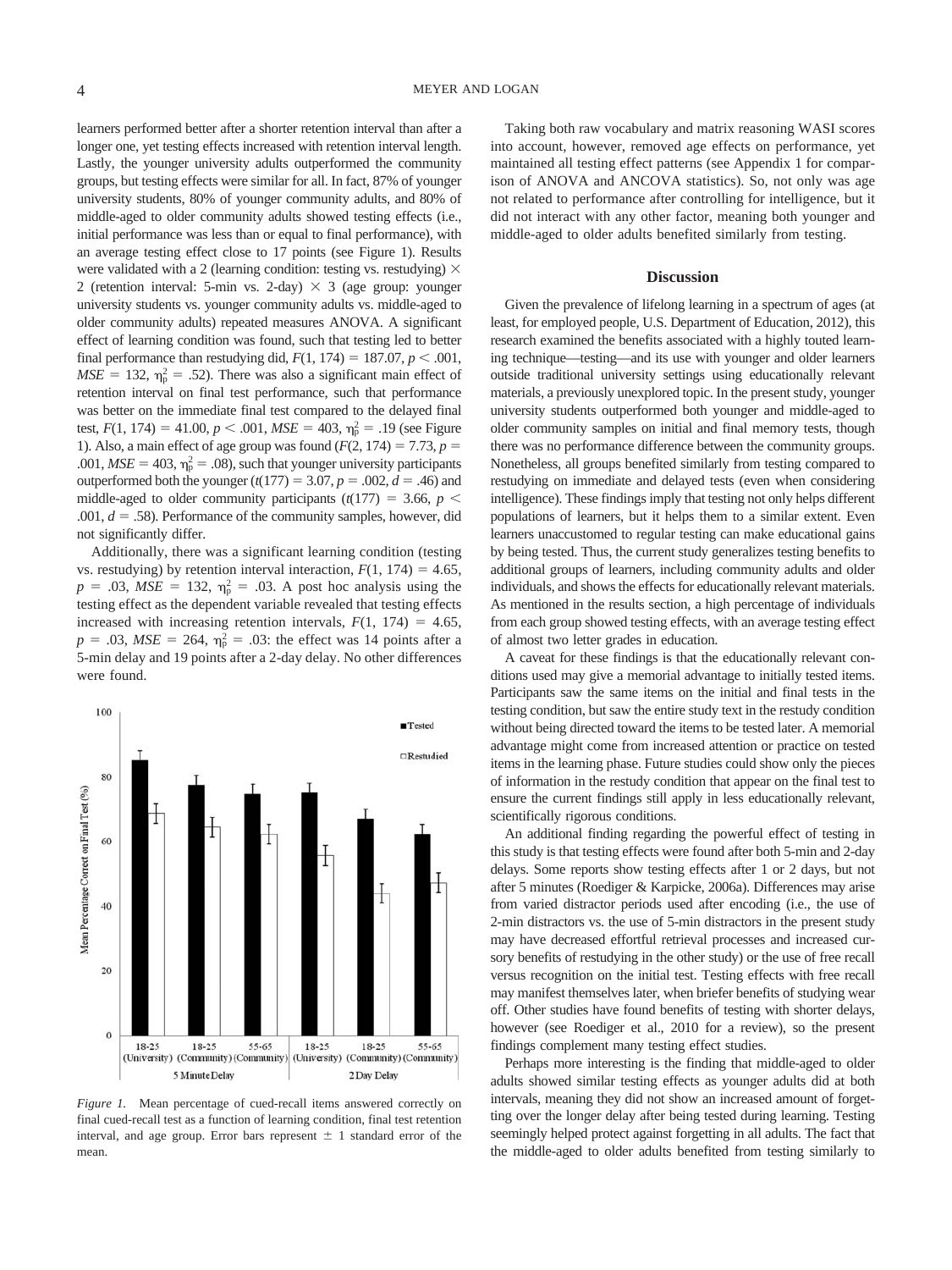younger adults may be because older adults often perform well when learning material that is more relevant to their lives and also when effective retrieval operations are induced by the task (e.g., Castel, 2005). This study used learning materials that older adults may be somewhat familiar with (e.g., the human heart), increasing the chances they were able to relate the material to other they knew and engage appropriate encoding processes during study. An open question is whether using cued- or free-recall tests during learning in middle-aged to older adults would have produced these effective encoding/retrieval operations.

Theoretically, the finding that middle-aged to older learners benefited from testing as much as both sets of younger learners did offers mixed evidence toward the hypothesis that older adults may benefit less from testing than younger adults do because of poorer initial performance. Initial performance of both the middle-aged to older adults and the younger community adults was worse than that of the university students. However, both community groups benefited as much as the university students did from testing, which may not seem to support the hypothesis that initial performance is related to testing effects. On the other hand, a correlational analysis shows that testing effects were related to initial performance,  $r(178) = .194$ ,  $p < .01$ , but not to age specifically. Controlling for intelligence, all samples performed similarly, so the hypothesis that older adults benefit less from testing due to poorer initial performance becomes immaterial. The relatively older adults in this study benefited as much from testing as the younger samples did, regardless of initial performance. This may be due to the high performance level seen in this sample of middleaged and older adults. Future studies could look at lower-performing older adults to elucidate the relationship between initial performance and testing benefits in aging populations, yet results may just imitate findings with poorer-performing younger adults (Marsh, Agarwal, Roediger, 2009) and may not represent selective aging differences.

#### **Implications**

The use of testing as a learning tool has been thoroughly examined in young students. This research builds on that and supports the notion that educators can use tests to increase learning in an expanded population, including younger and middle-aged to older community adults. Nontraditional students themselves can also justifiably use testing to increase their learning. Lastly, this research has positive implications for training working adults who often need to gain new skills/knowledge for work, especially when changing careers or jobs.

#### **References**

- Balota, D. A., Dolan, P. O., & Duchek, J. M. (2000). Memory changes in healthy young and older adults. In E. Tulving & F. I. M. Craik (Eds.), *The Oxford handbook of memory* (pp. 395– 409). London, UK: Oxford University Press.
- Carpenter, S. K., & DeLosh, E. L. (2006). Impoverished cue support enhances subsequent retention: Support for the elaborative retrieval explanation of the testing effect. *Memory & Cognition, 34,* 268 –276.
- Castel, A. D. (2005). Memory for grocery prices in younger and older adults: The role of schematic support. *Psychology and Aging, 20,* 718 – 721.
- Craigslist. (2010). Online community. Retrieved from http://www. craigslist.org/
- Henkel, L. A. (2007). The benefits and costs of repeated memory tests for young and old adults. *Psychology and Aging, 22,* 580–595.
- Henkel, L. A. (2008). Maximizing the benefits and minimizing the costs of repeated memory tests for older adults. *Psychology and Aging, 23,* 250 –262.
- Logan, J. M., & Balota, D. A. (2008). Expanded vs. equal interval spaced retrieval practice: Exploring different schedules of spacing and retention interval in younger and older adults. *Aging, Neuropsychology, and Cognition, 15,* 257– 280.
- Logan, J. M., Thompson, A. J., & Marshak, D. W. (2011). Testing to enhance retention in human anatomy. *Anatomy Science Education, 4,* 243–248.
- Marsh, E. J., Agarwal, P. K., & Roediger, H. L., III. (2009). Memorial consequences of answering SAT II questions. *Journal of Experimental Psychology: Applied, 15,* 1–11.
- National Geographic. (2012a). *Armadillos: Dasypodidae*. Retrieved from http://animals.nationalgeographic.com/animals/mammals/armadillo/ ?source=A-to-Z
- National Geographic. (2012b). *Black holes: A might void*. Retrieved from http://science.nationalgeographic.com/science/space/universe/blackholes-article.html
- National Geographic. (2012c). *Heart*. Retrieved from http://science .nationalgeographic.com/science/health-and-human-body/human-body/ heart-article.html
- National Geographic. (2012d). *Tsunamis: Killer waves*. Retrieved from http://environment.nationalgeographic.com/environment/naturaldisasters/tsunami-profile/
- Park, D. C., Polk, T. A., Mikels, J. A., Taylor, S. F., & Marshuetz, C. (2001). Cerebral aging: Integration of brain and behavioral models of cognitive function. *Dialogues in Clinical Neuroscience, 3,* 151–165.
- Rabinowitz, J. C., & Craik, F. I. M. (1986). Prior retrieval effects in young and old adults. *Journal of Gerontology, 41,* 368 –375.
- Roediger, H. L., III, Agarwal, P. K., Kang, S. H. K., & Marsh, E. J. (2010). Benefits of testing memory: Best practices and boundary conditions. In G. M. Davies & D. B. Wright (Eds.), *New frontiers in applied memory* (pp. 13– 49). Brighton, UK: Psychology Press.
- Roediger, H. L., III, Agarwal, P. K., McDaniel, M. A., & McDermott, K. B. (2011). Test-enhanced learning in the classroom: Long-term improvements from quizzing. *Journal of Experimental Psychology: Applied, 17,* 382–395. doi:10.1037/a0026252
- Roediger, H. L., III, & Karpicke, J. D. (2006a). Test-enhanced learning: Taking memory tests improves long-term retention. *Psychological Science, 17,* 249 –255.
- Roediger, H. L., III, & Karpicke, J. D. (2006b). The power of testing memory: Basic research and implication for educational practice. *Perspectives on Psychological Science, 1,* 181–210.
- Roediger, H. L., III, & Marsh, E. J. (2005). The positive and negative consequences of multiple-choice testing. *Journal of Experimental Psychology: Learning, Memory, and Cognition, 31,* 1155–1159.
- Tse, C. S., Balota, D. A., & Roediger, H. L., III. (2010). The benefits and costs of repeated testing: On the learning of face-name pairs in older adults. *Psychology and Aging, 25,* 833–845.
- U.S. Department of Education, National Center for Education Statistics. (2012). *Digest of education statistics 2011* (NCES Report 2012–011). Retrieved from http://nces.ed.gov/pubs2012/2012001.pdf
- Wechsler, D. (1999). *Wechsler abbreviated scale of intelligence (WASI)*. San Antonio, TX: Harcourt Assessment.